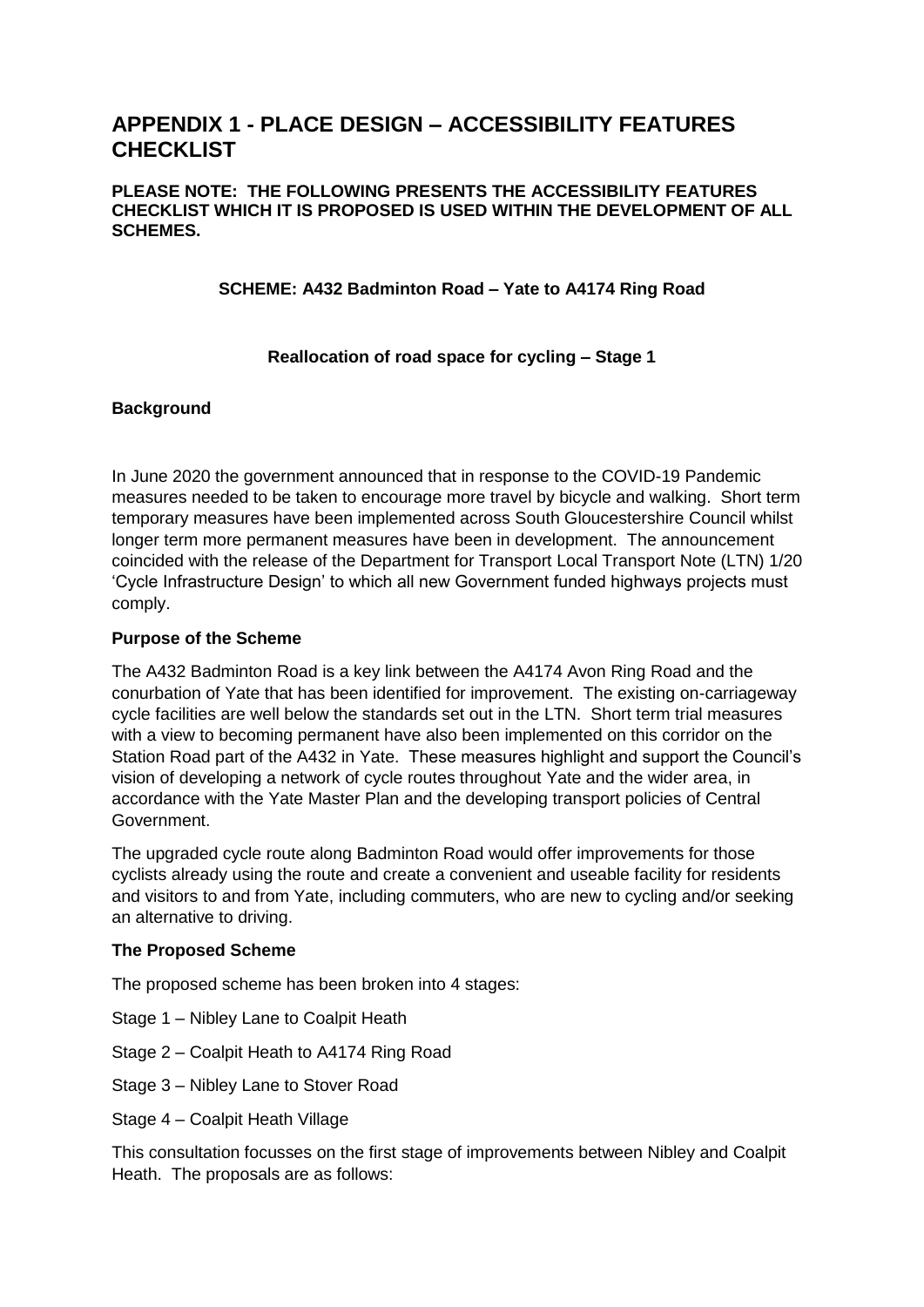- The wide single carriageway road will be narrowed to incorporate 2m wide segregated cycle lanes in both directions.
- Cycle demarcation kerbing and coloured surfacing will be used intermittently to highlight the cycle facilities and deter vehicles from encroaching the cycle lane.
- The junction at Mayshill will be altered to accommodate the wider facilities.
- The existing underused bus laybys at Mayshill will be removed in order to retain a pedestrian refuge crossing point.
- The speed limit of the road will be reduced to 30mph temporarily with a view to becoming permanent in order for the reallocation of space to meet the requirements set out in LTN1/20.
- The existing southbound vehicle activated 40mph warning sign located between Nibley and Mayshill will be replaced with a new one reflecting the revised speed limit.
- The existing northbound vehicle activated 40mph warning sign located between Coalpit Heath and Mayshill will be replaced with a new one reflecting the revised speed limit.
- The narrowed road width of 6.30 metres (3.15 metres in each direction) available to motorised vehicles will contribute to the reduction in speed.

### **Introduction**

Under the Public Sector Equality Duty, local authorities and planners must ensure that the needs of people with disabilities have been considered and equality legislation requires that projects include reasonable adjustments for people with disabilities. The need to act rapidly does not dilute these duties in any way, in fact, with the COVID-19 pandemic bringing into stark focus the extent of the impact for disabled people and those with underlying health conditions, the importance of accessible design cannot be over stated. Accessibility requirements apply to temporary measures just as they do to permanent ones.

All Schemes must consider the features shown in the following checklist and ensure that every effort is made to incorporate them within designs.

The checklist must be completed fully and accurately – decision-makers are unable to approve any Scheme where the implementation of every feature listed has not been robustly considered.

### Important Note:

Disability doesn't just mean physical impairments such as someone who uses a wheelchair to get about, think broadly about a full and wide range of impairments, such as:

- mobility impairments, including stick users and wheelchair users
- visual impairments
- hearing impairments
- arthritis and limited dexterity
- mental health
- learning disabilities/difficulties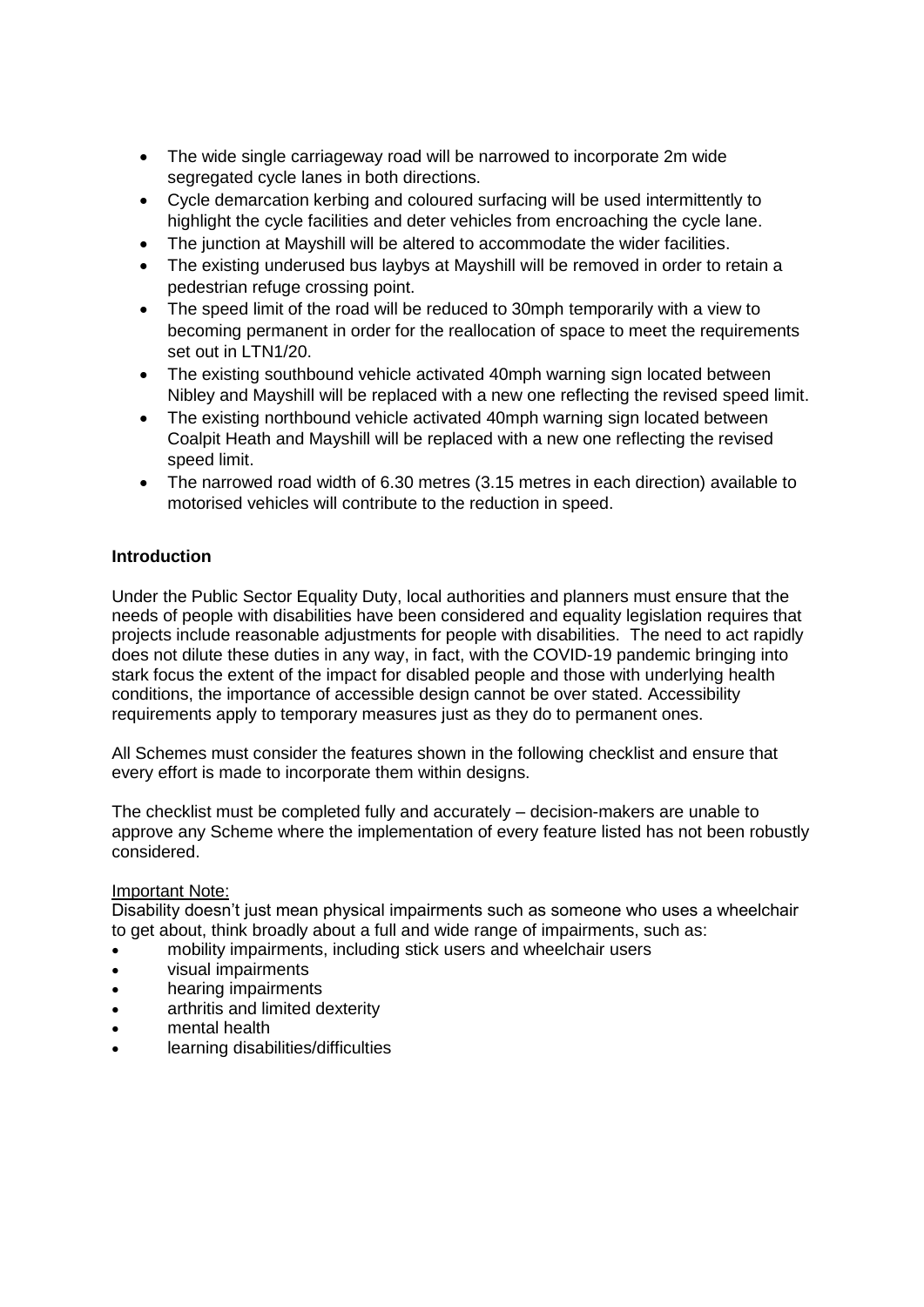# **Checklist**

| Feature                                                                                                                                                                                                                                                         | <b>Yes</b> |   |           | No N/A Explanation                                                                                                                                                                                                                                                                                                                                                                                             |
|-----------------------------------------------------------------------------------------------------------------------------------------------------------------------------------------------------------------------------------------------------------------|------------|---|-----------|----------------------------------------------------------------------------------------------------------------------------------------------------------------------------------------------------------------------------------------------------------------------------------------------------------------------------------------------------------------------------------------------------------------|
| <b>Walking Infrastructure</b>                                                                                                                                                                                                                                   |            |   |           |                                                                                                                                                                                                                                                                                                                                                                                                                |
| Has social distancing been addressed to include<br>needs for wheelchair users, mobility scooters and<br>people with pushchairs or walking aids to pass by<br>comfortably?                                                                                       | Y          |   |           | The on carriageway<br>cycle lanes are<br>currently 1.5m wide.<br>The new cycletracks<br>are 2.0m wide. This<br>increased width<br>contributes to social<br>distancing by allowing<br>cyclists more space to<br>keep away from<br>passing pedestrians.<br>Existing pedestrian<br>crossing facilities are<br>being retained. Bus<br>boarder accessible<br>kerbing is also being<br>retained at the bus<br>stops. |
| Temporary features, such as planters or barriers,<br>used to reallocate space feature colour contrast,<br>avoid trip hazards and are easy for people with sight<br>loss to detect with a long cane (cones are not<br>appropriate markers for pedestrian areas)? |            |   | <b>NA</b> |                                                                                                                                                                                                                                                                                                                                                                                                                |
| If a one-way system is to be used, each direction<br>has been separated from the other with physical<br>features, such as an accessible barrier?                                                                                                                |            |   | <b>NA</b> |                                                                                                                                                                                                                                                                                                                                                                                                                |
| Are all footway surfaces firm, smooth and even with<br>gentle gradients?                                                                                                                                                                                        | Y          |   |           |                                                                                                                                                                                                                                                                                                                                                                                                                |
| Steps should be avoided, but where unavoidable,<br>ramps steeper than 1:20 have handrails at both<br>sides and visual warning at the edge of any ramps<br>are in place to reduce the trip hazard risk?                                                          |            |   | <b>NA</b> |                                                                                                                                                                                                                                                                                                                                                                                                                |
| Do all footpaths have clear kerbs, and visual and<br>tactile markings in appropriate locations (including<br>at controlled crossings)?                                                                                                                          | Y          |   |           |                                                                                                                                                                                                                                                                                                                                                                                                                |
| Will additional temporary tactile paving be required<br>and is this in place for this proposed Scheme?                                                                                                                                                          |            | N |           |                                                                                                                                                                                                                                                                                                                                                                                                                |
| Are there adequate dropped kerbs which facilitate<br>crossing for people with a mobility impairment?                                                                                                                                                            | Y          |   |           |                                                                                                                                                                                                                                                                                                                                                                                                                |
| Has street furniture been assessed to ensure that<br>obstacles are not present and social distancing can<br>be maintained, including for wheelchair users and<br>people with pushchairs or walking aids to pass by<br>comfortably?                              | Y          |   |           |                                                                                                                                                                                                                                                                                                                                                                                                                |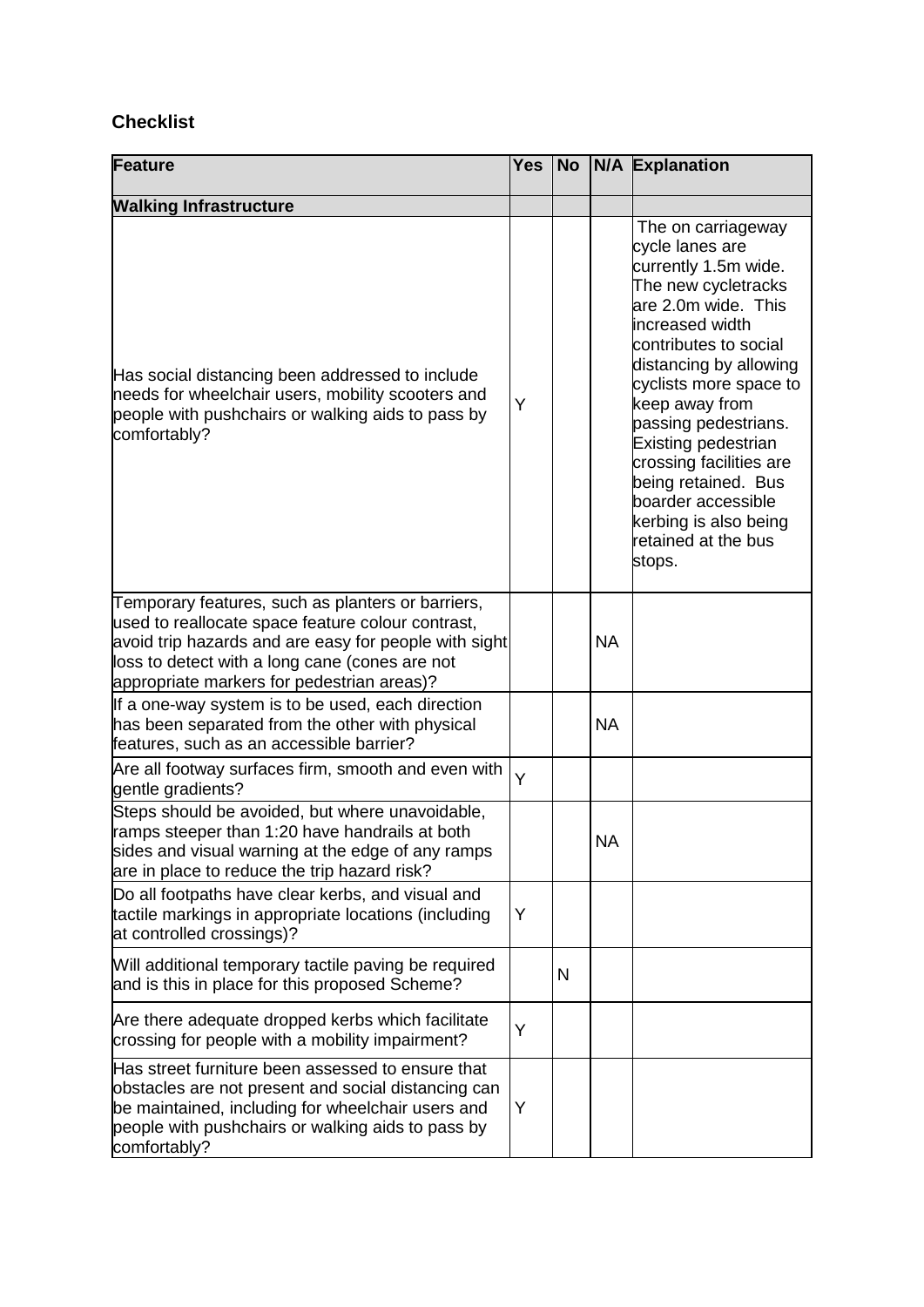| Has any planting been managed so it is not<br>overgrown and presenting an obstacle to<br>pedestrians?                                                                                                                                                                                                                                                                   | Y |           | Footways have been<br>sided out' to expose<br>their full width.                                                                                                                                                                                                                 |
|-------------------------------------------------------------------------------------------------------------------------------------------------------------------------------------------------------------------------------------------------------------------------------------------------------------------------------------------------------------------------|---|-----------|---------------------------------------------------------------------------------------------------------------------------------------------------------------------------------------------------------------------------------------------------------------------------------|
| Any new queuing areas or outside seating for cafes<br>or restaurants have been located away from<br>pedestrian desire lines (these areas should be<br>marked out with accessible barriers with tap rails to<br>make them easy to detect)?                                                                                                                               |   | <b>NA</b> |                                                                                                                                                                                                                                                                                 |
| <b>Seating/resting places</b>                                                                                                                                                                                                                                                                                                                                           |   |           |                                                                                                                                                                                                                                                                                 |
| Is a range of seating available as part of street<br>furniture provided which is appropriately positioned,<br>provides a range of heights, with and without backs<br>and with and without armrests?                                                                                                                                                                     |   | <b>NA</b> |                                                                                                                                                                                                                                                                                 |
| <b>Signage</b>                                                                                                                                                                                                                                                                                                                                                          |   |           |                                                                                                                                                                                                                                                                                 |
| Has all proposed signage been designed to be in<br>clear, large print with strong contrast and where<br>possible using well establish symbols / icons /<br>images?                                                                                                                                                                                                      | Y |           | Signs compliant with<br>the Traffic Signs<br>Regulations and<br><b>General Directions are</b><br>specified                                                                                                                                                                      |
| Are all proposed signs positioned so that they do<br>not present potentially dangerous obstacles for<br>blind, partially sighted and other pedestrians?                                                                                                                                                                                                                 | Y |           | Road Safety audit<br>procedures are used<br>as a check of<br>unforeseen issues of<br>this nature                                                                                                                                                                                |
| A-boards cause obstruction for most pedestrians,<br>especially for people with visual impairments. We<br>have extensive information from our South<br>Gloucestershire Low Vision Service Users<br>Committee demonstrating injuries caused by A-<br>Boards. Confirm that A-Boards are not part of this<br>scheme (A-boards are not acceptable in any council<br>design). | Y |           | There are limited<br>premises that would<br>use A-boards, the only<br>one being the New Inn<br>pub. The pub has a<br>large grassed frontage<br>where A-boards are<br>placed but is not used<br>by pedestrians. This<br>area will remain<br>unchanged as part of<br>this scheme. |
| Lighting                                                                                                                                                                                                                                                                                                                                                                |   |           |                                                                                                                                                                                                                                                                                 |
| Has lighting been assessed as adequate with any<br>hazardous areas such as steps or other changes in<br>level being well lit?                                                                                                                                                                                                                                           |   | N         | The overall scheme is<br>within an existing well<br>lit streetscape. No<br>changes to the lighting<br>are considered<br>necessary as the<br>existing should be<br>adequate.                                                                                                     |
| <b>Parking</b>                                                                                                                                                                                                                                                                                                                                                          |   |           |                                                                                                                                                                                                                                                                                 |
| Is there an adequate amount of clearly marked<br>accessible parking for blue badge holders?                                                                                                                                                                                                                                                                             |   | <b>NA</b> |                                                                                                                                                                                                                                                                                 |
| Have you ensured that accessible parking for blue<br>badge holders is enforceable?                                                                                                                                                                                                                                                                                      |   | <b>NA</b> |                                                                                                                                                                                                                                                                                 |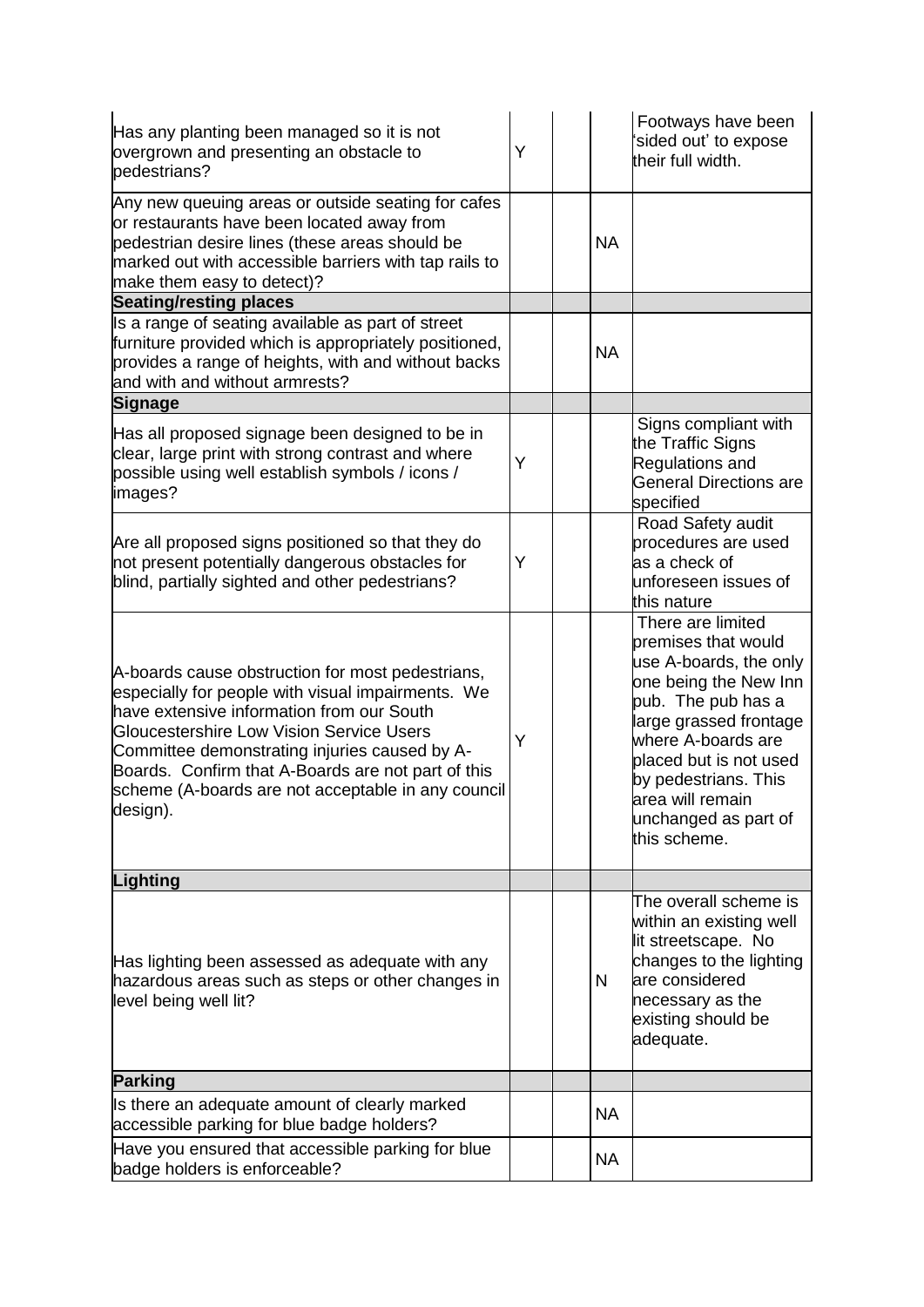| Is accessible parking for the variety of different<br>vehicles used by blue badge holders adequately<br>provided (e.g. ensuring that height restrictions will<br>not prevent blue badge holders accessing parking<br>for larger vehicles required for wheelchair access)?                                                                                                                                    |   |   | <b>NA</b> |                                                                                                                                                                               |
|--------------------------------------------------------------------------------------------------------------------------------------------------------------------------------------------------------------------------------------------------------------------------------------------------------------------------------------------------------------------------------------------------------------|---|---|-----------|-------------------------------------------------------------------------------------------------------------------------------------------------------------------------------|
| <b>Public Toilets</b>                                                                                                                                                                                                                                                                                                                                                                                        |   |   |           |                                                                                                                                                                               |
| Are public toilets clearly signed?                                                                                                                                                                                                                                                                                                                                                                           |   |   | <b>NA</b> |                                                                                                                                                                               |
| Are accessible toilets part of the public toilets<br>available?                                                                                                                                                                                                                                                                                                                                              |   |   | <b>NA</b> |                                                                                                                                                                               |
| <b>Hand washing</b>                                                                                                                                                                                                                                                                                                                                                                                          |   |   |           |                                                                                                                                                                               |
| Are any hand washing facilities provided available at<br>a range of heights so that they are accessible to<br>children, wheelchair users etc?                                                                                                                                                                                                                                                                |   |   | <b>NA</b> |                                                                                                                                                                               |
| <b>Cycling</b>                                                                                                                                                                                                                                                                                                                                                                                               |   |   |           |                                                                                                                                                                               |
| Have proposed changes ensured that space is<br>reallocated to cycling on the carriageway?                                                                                                                                                                                                                                                                                                                    | Y |   |           | Carriageway space<br>reallocated to replace<br>existing 1.5m wide<br>cycle lanes with 2m<br>wide 'stepped'<br>cycletrack.                                                     |
| If shared use areas where pedestrians and cyclists<br>use the same space has had to be incorporated<br>within the design, has segregated provision for<br>cycling and walking been ensured?<br>(a kerb, barrier or, where these are not possible, a<br>raised tactile strip. A change in colour is also<br>desirable, but a sign or a purely visual cue such as<br>a white line alone will not be effective) |   |   | <b>NA</b> |                                                                                                                                                                               |
| If pedestrians would need to cross a new cycle lane,<br>have adequate controlled crossings, which are<br>inclusive for people with sight loss to do this safely,<br>been included?                                                                                                                                                                                                                           | Y |   |           |                                                                                                                                                                               |
| If significant increases in cycle traffic are<br>anticipated, existing crossing provision has been<br>upgraded to allow pedestrians to cross safely.                                                                                                                                                                                                                                                         |   | Ν |           | The scheme aim is to<br>increase cycling.<br>Pedestrian flows along<br>this link are low and<br>not expected to<br>increase following the<br>implementation of the<br>scheme. |
| <b>Communication of scheme layouts</b>                                                                                                                                                                                                                                                                                                                                                                       |   |   |           |                                                                                                                                                                               |
| Changes to street layouts must be communicated in<br>an accessible format - online maps which meet web<br>accessibility standards as a minimum. Is this to be<br>in place for this scheme and is there a plan in place<br>for regular updates?                                                                                                                                                               | Y |   |           | All relevant scheme<br>documentation is<br>published online and<br>updates provided both<br>through the<br>consultation web<br>pages and via email or<br>social media where   |